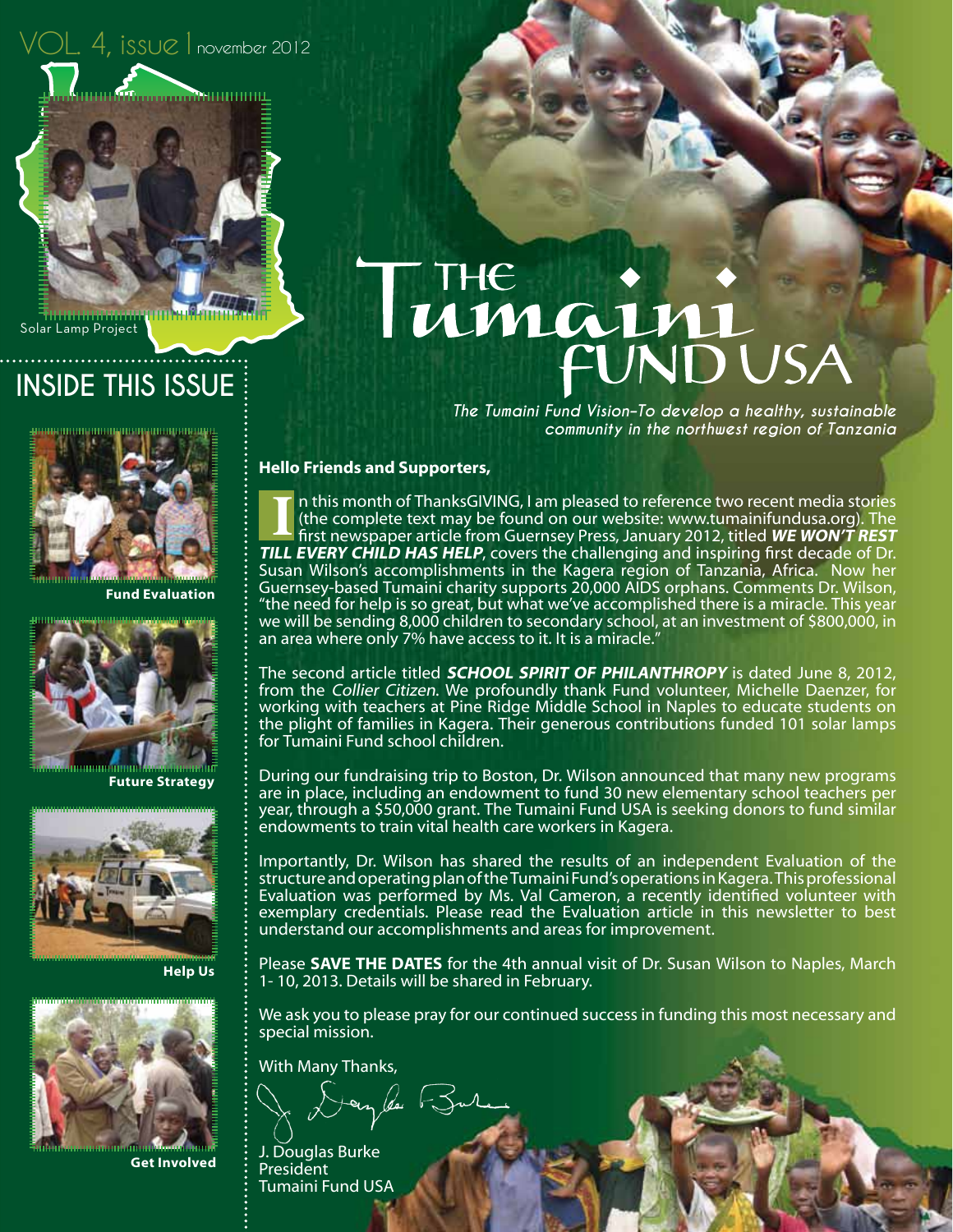### **New Organization Mission Statement**

**The Tumaini Fund USA's mission is to help the estimated 200,000 impoverished AIDS orphans in the Kagera region of Tanzania to survive and become self-sufficient by helping to meet their basic needs, such as nutritional support, clothing, housing, mosquito nets, access to clean water, and educational opportunities.**





### **We Invite You to GET INVOLVED NOW**

#### **BIKES FOR CHRISTMAS Program**

As supporters have done in the past, we ask you to consider providing donations to be sent to our colleagues in Tanzania to purchase bicycles. Your \$100 donation will provide the transportation means for AIDS orphans to attend school and get clean water supplies, as well as assisting women in seeking and keeping employment.

Visit www.tumainifundusa.org to make an online donation today.

**ABIKE FOR CHRISTMAS** 

### **Tumaini Fund USA Organizational Update**

**CEO:** Dr. Susan Wilson

**President:** Doug Burke (Doug@tumainifundusa.org) **Vice President:** Lis Wilson (Lis@tumainifundusa.org) **Secretary:** Ralph Webster (Rwebster@tumainifundusa.org) **Treasurer:** Rick Moore (Rmoore@tumainifundusa.org) **Directors:** Barbara Bixby, Grace Gokturk, Peter Ferris

### **Board of Directors' Meeting Schedule:**

*All Board meetings will begin 4:00PM at 8955 Fontana Del Sol Way, Naples, FL 34109.* December 6, 2012 January 3, 2013 February 7, 2013 March 1, 2013 – Annual Reunion Meeting with Dr. Susan Wilson

#### **Are you interested in serving on the Board of Directors for Tumaini Fund USA?**

We invite candidates to bring fresh ideas and inspiration to help us achieve our mission. Please contact Doug Burke or Lis Wilson via email to express your interest before December 1, 2012.

### **Southborough Massachusetts visit, September 2012**

**Dr. Susan Wilson was the honored guest for the weekend of September 8-9 at St. Matthews Catholic Church Parish.** 



amaning undurung unturung manakang ma

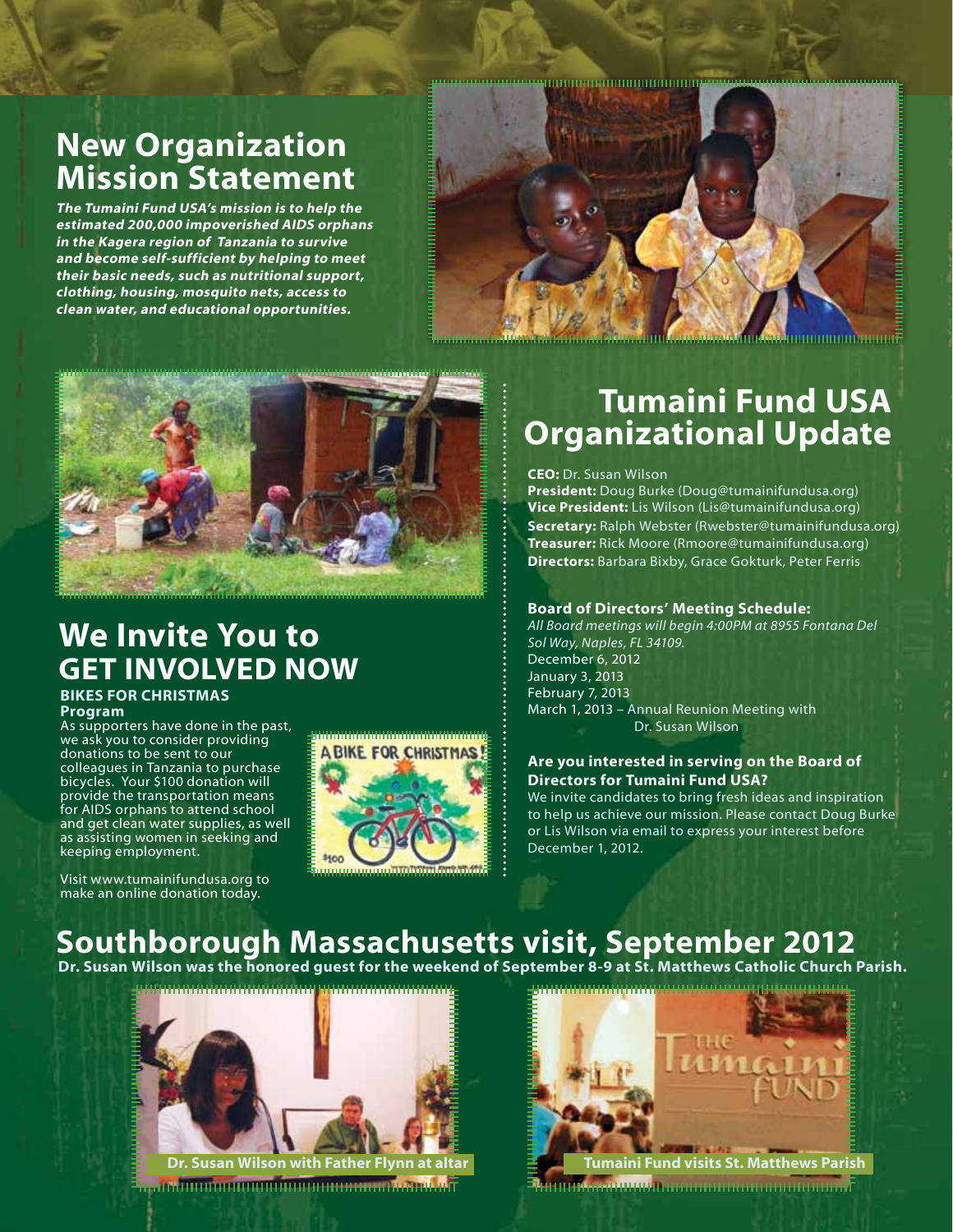## **The Tumaini Fund Evaluation**

**The word Tumaini is the Swahili word for "Hope."**



### **Thank You Jane Lamberson, CPA**

Please join us in thanking Jane Lamberson for her four years of dedicated service as a Board Member and Treasurer of our organization. Jane was instrumental in obtaining our 501(c)3 designation. We wish her continued success!

### **Seeking Pro Bono Grant-writers**

Supporters to aid with grant application writing are asked to please contact Grace Gokturk at 501-454-8428 or ggokturk@tumainifundusa.org

### **2013 Campaign Goal**

Our 4th annual Tumaini Fund USA goal is to raise \$220,000 versus \$160,000 raised in 2012.

It is our hope that this first external evaluation of The Tumaini Fund will be a beneficial tool to develop future strategy of the organization and be useful in approaching sponsors and donors who support the charity's wor beneficial tool to develop future strategy of the organization and be useful in approaching sponsors and donors who support the charity's work. While summarized here, you may request a copy of the complete report by contacting Doug Burke via email.

**The Evaluator:** Ms. Valerie Cameron (FFPH, FCIEH, Ch.EHO MREHIS, MBA) is a Fellow of the Faculty of Public Health, Royal College of Physicians (UK), and a Fellow of the Chartered Institute of Environmental Health (UK).

**Evaluation Summary:** The Evaluator was commissioned "pro bono" to visit all of the Tumaini Fund projects in Tanzania for review and assessment January-February 2012.

Key issues for evaluation were governance and accountability; action planning and delivering successful outcomes; audit and verification; community development and integration of programs; and sustainability. A summary of the findings is below.

**Water Programs –** 1 in 5 children under age 5 die of diarrheal disease from contaminated water. Safe water sources may be as far as 10 miles away and water is often carried home daily.

#### **Water Programs Comments:**

Partnering with existing NGOs to deliver clean water is vital.

**The Education Program –** One of The Tumaini Fund's first core programs was to provide school fees for children. In 2011, The Tumaini Fund supported 6,257 secondary school students by funding their fees, uniforms and supplies. Happily, 2011/12 saw the first five Tumaini Fund orphans complete University degrees.

#### **The Education Program Comment:**

Financial support must continue and more assistance is needed.

**Solar Lamps -** Many houses and schools have no electricity. In order to assist students in completing their homework, the Tumaini Fund provided 150 solar lamps for the sponsored children by the end of 2011.



**Solar Lamps Comment:** The Tumaini Fund should consider supporting schools to install renewable energy devices.

**HIV/AIDS Testing Centers-** Up to 1 in 3 adults in the northwest area of Tanzania are affected by HIV/AIDS so the prevention of the infection is vitally important. The Tumaini Fund has collaborated to set up testing centers and once villagers are diagnosed as HIV positive, they may join the free government treatment program.

Additional sections of the Evaluation will be summarized in future newsletters.